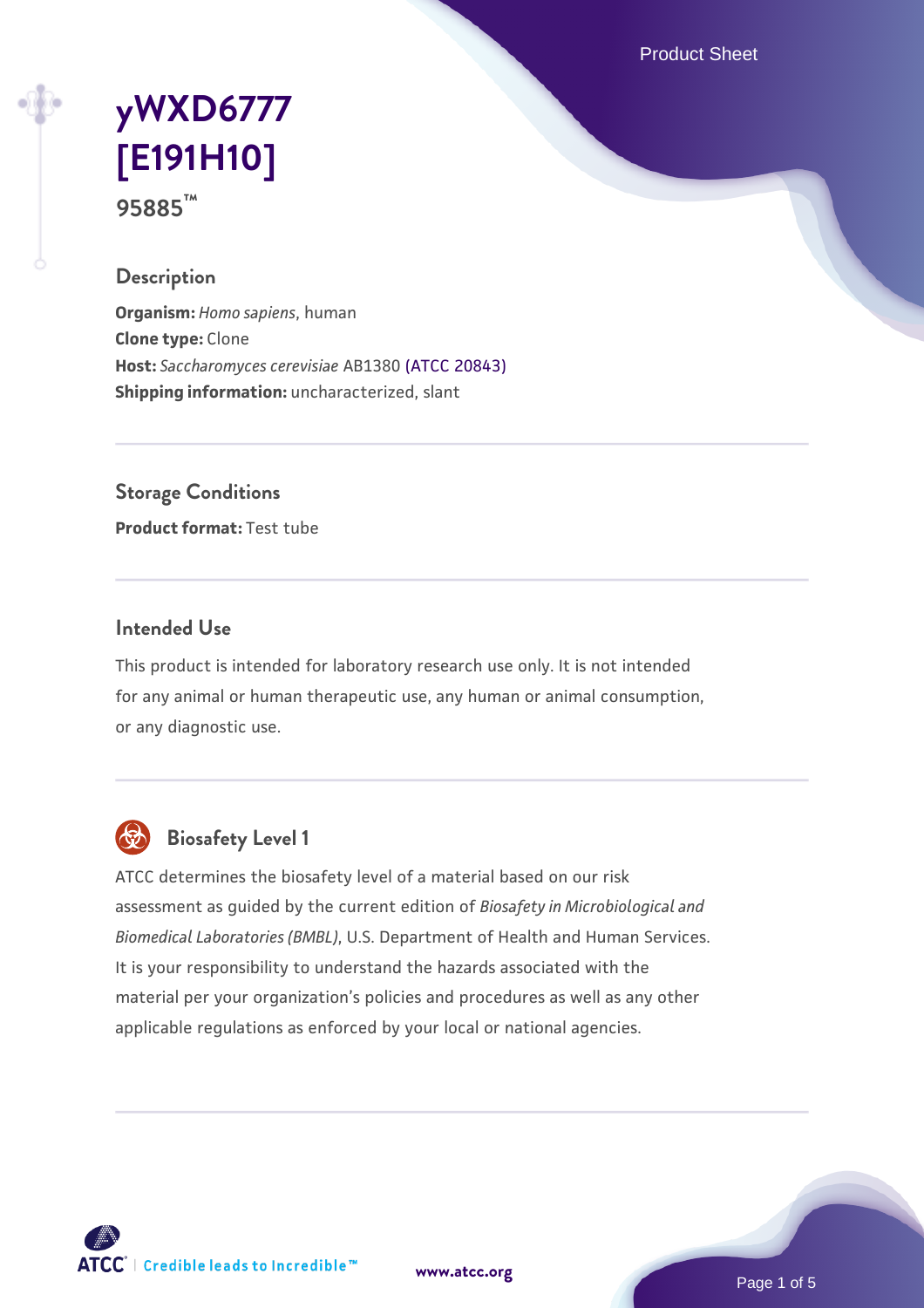#### **Certificate of Analysis**

For batch-specific test results, refer to the applicable certificate of analysis that can be found at www.atcc.org.

#### **Insert Information**

**Type of DNA:** genomic **Genome:** Homo sapiens **Chromosome:** X **Gene name:** DNA Segment **Gene product:** DNA Segment **Contains complete coding sequence:** Unknown

#### **Vector Information**

**Type of vector:** YAC **Markers:** SUP4; URA3; TRP1

#### **Growth Conditions**

**Medium:**  [ATCC Medium 1245: YEPD](https://www.atcc.org/-/media/product-assets/documents/microbial-media-formulations/1/2/4/5/atcc-medium-1245.pdf?rev=705ca55d1b6f490a808a965d5c072196) **Temperature:** 30°C

### **Notes**

More information may be available from ATCC (http://www.atcc.org or 703- 365-2620).

### **Material Citation**

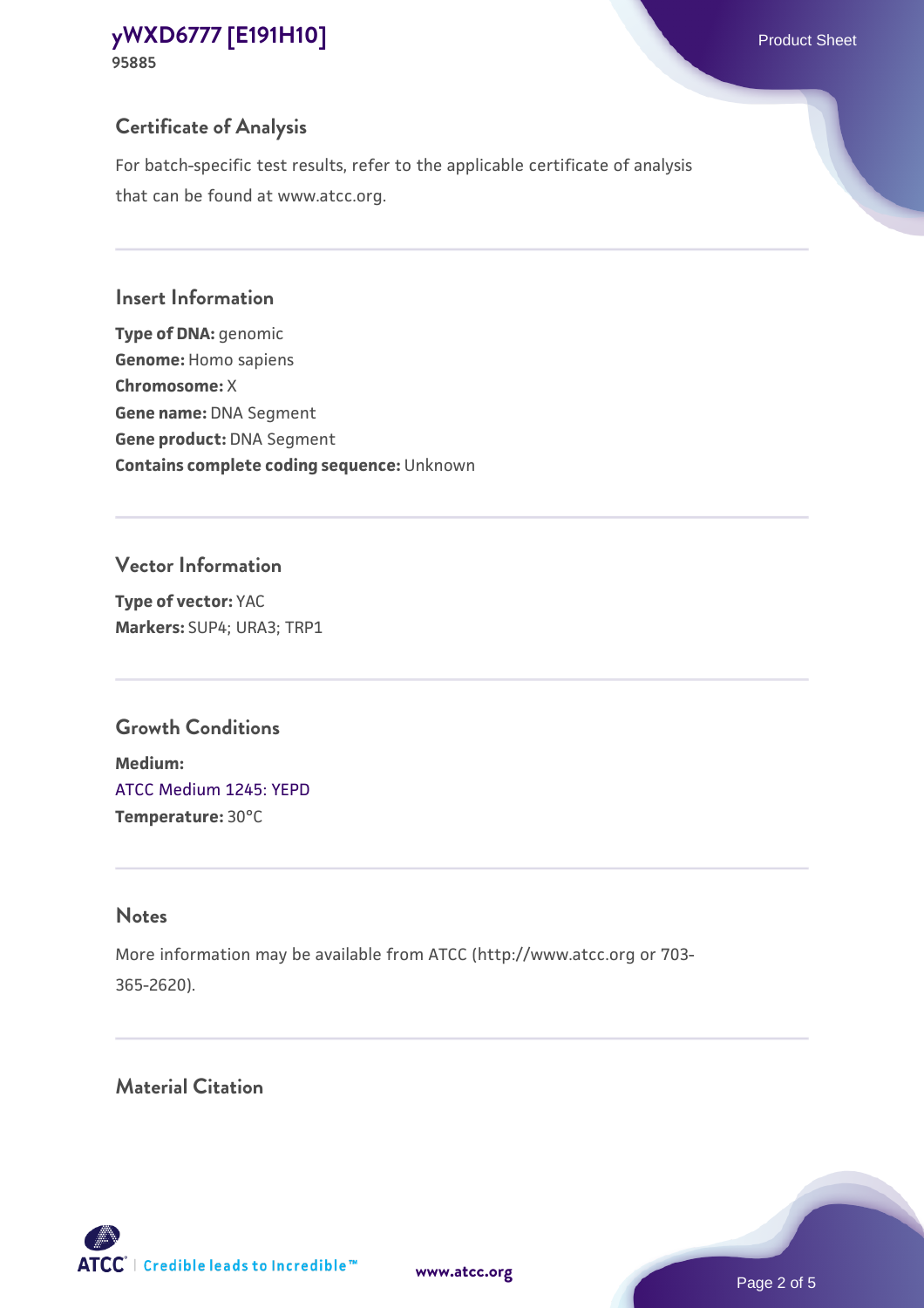If use of this material results in a scientific publication, please cite the material in the following manner: yWXD6777 [E191H10] (ATCC 95885)

#### **References**

References and other information relating to this material are available at www.atcc.org.

#### **Warranty**

The product is provided 'AS IS' and the viability of  $ATCC<sup>®</sup>$  products is warranted for 30 days from the date of shipment, provided that the customer has stored and handled the product according to the information included on the product information sheet, website, and Certificate of Analysis. For living cultures, ATCC lists the media formulation and reagents that have been found to be effective for the product. While other unspecified media and reagents may also produce satisfactory results, a change in the ATCC and/or depositor-recommended protocols may affect the recovery, growth, and/or function of the product. If an alternative medium formulation or reagent is used, the ATCC warranty for viability is no longer valid. Except as expressly set forth herein, no other warranties of any kind are provided, express or implied, including, but not limited to, any implied warranties of merchantability, fitness for a particular purpose, manufacture according to cGMP standards, typicality, safety, accuracy, and/or noninfringement.

#### **Disclaimers**

This product is intended for laboratory research use only. It is not intended for any animal or human therapeutic use, any human or animal consumption,

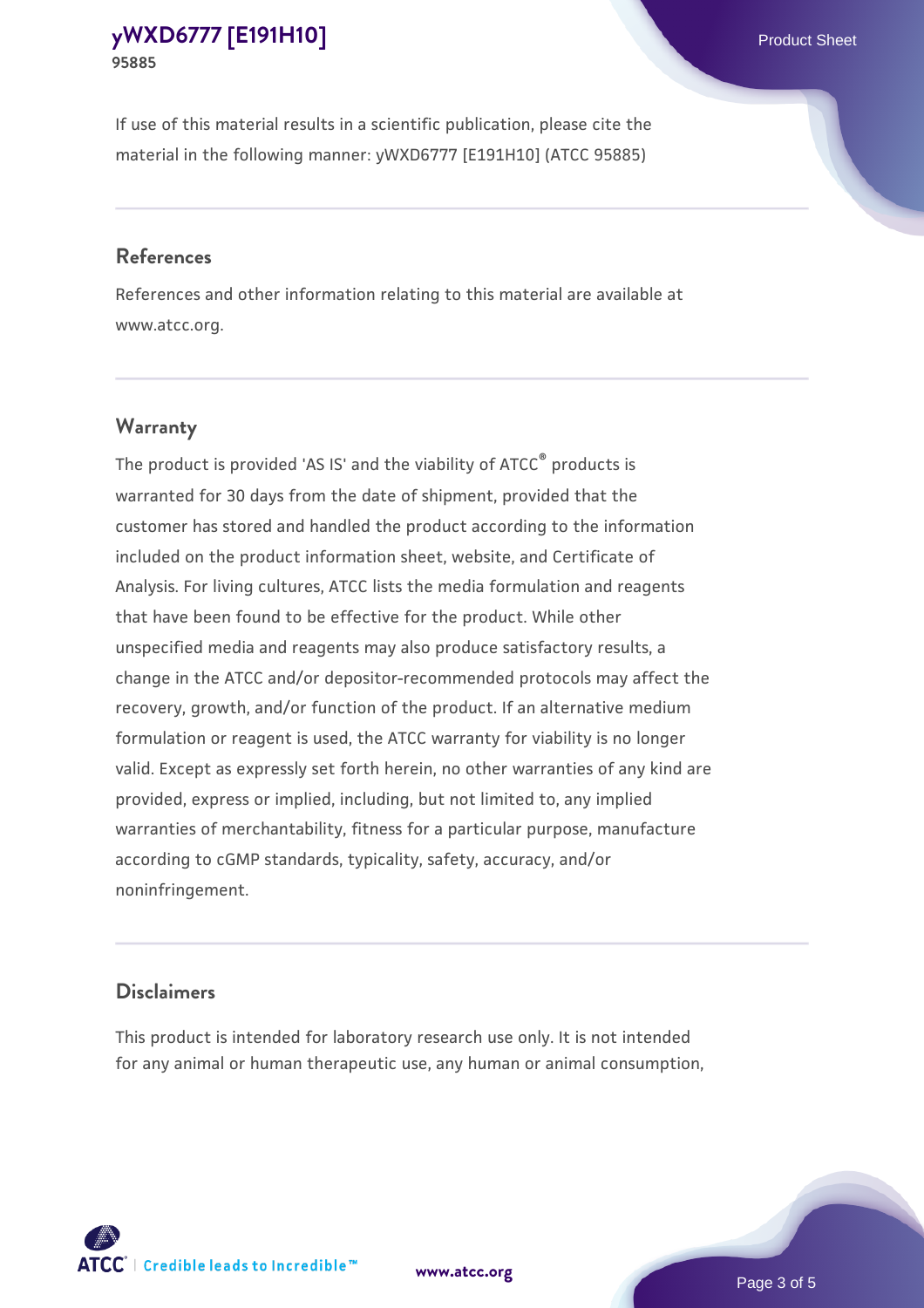or any diagnostic use. Any proposed commercial use is prohibited without a license from ATCC.

While ATCC uses reasonable efforts to include accurate and up-to-date information on this product sheet, ATCC makes no warranties or representations as to its accuracy. Citations from scientific literature and patents are provided for informational purposes only. ATCC does not warrant that such information has been confirmed to be accurate or complete and the customer bears the sole responsibility of confirming the accuracy and completeness of any such information.

This product is sent on the condition that the customer is responsible for and assumes all risk and responsibility in connection with the receipt, handling, storage, disposal, and use of the ATCC product including without limitation taking all appropriate safety and handling precautions to minimize health or environmental risk. As a condition of receiving the material, the customer agrees that any activity undertaken with the ATCC product and any progeny or modifications will be conducted in compliance with all applicable laws, regulations, and guidelines. This product is provided 'AS IS' with no representations or warranties whatsoever except as expressly set forth herein and in no event shall ATCC, its parents, subsidiaries, directors, officers, agents, employees, assigns, successors, and affiliates be liable for indirect, special, incidental, or consequential damages of any kind in connection with or arising out of the customer's use of the product. While reasonable effort is made to ensure authenticity and reliability of materials on deposit, ATCC is not liable for damages arising from the misidentification or misrepresentation of such materials.

Please see the material transfer agreement (MTA) for further details regarding the use of this product. The MTA is available at www.atcc.org.

#### **Copyright and Trademark Information**

© ATCC 2021. All rights reserved.

ATCC is a registered trademark of the American Type Culture Collection.



**[www.atcc.org](http://www.atcc.org)**

Page 4 of 5